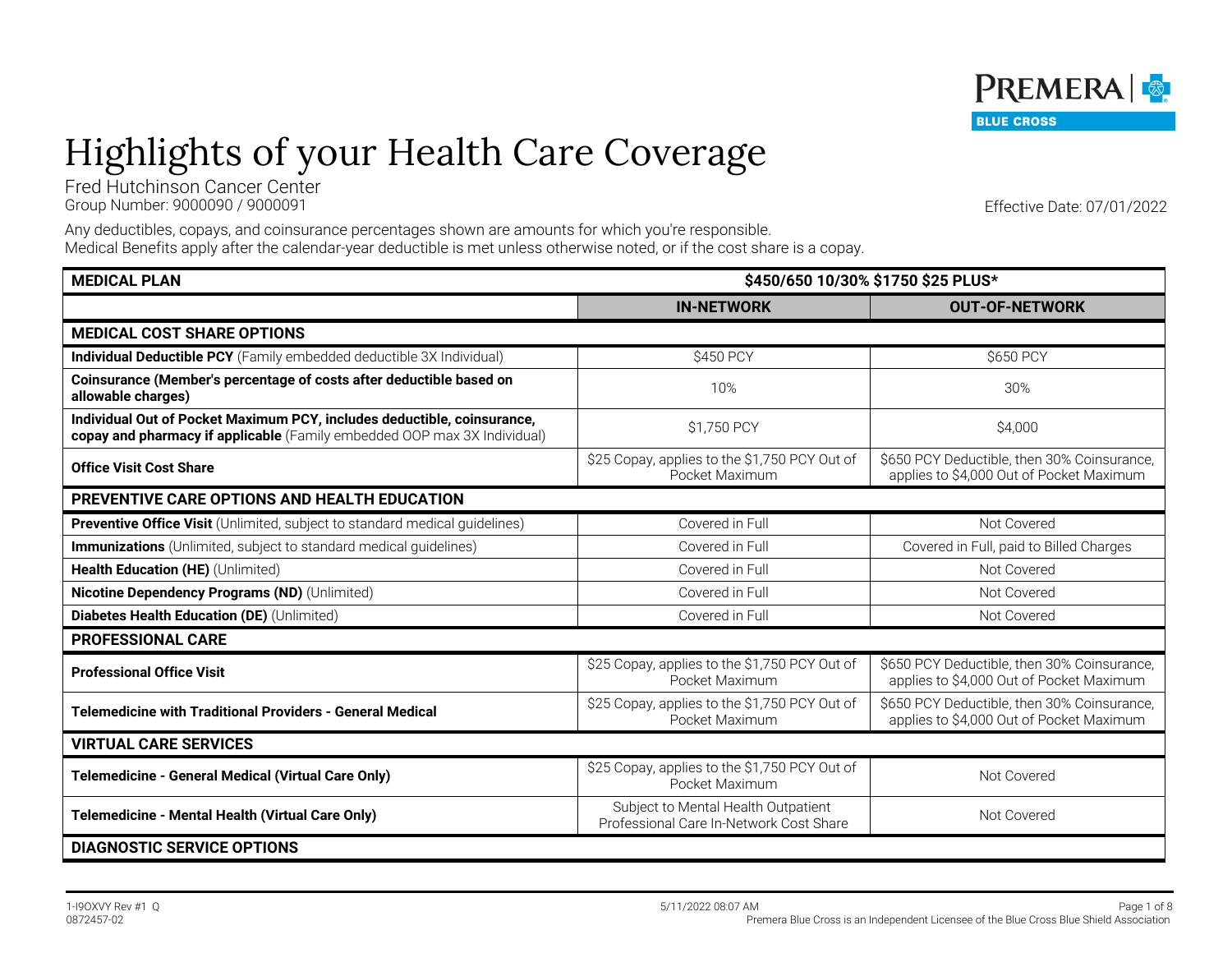| <b>MEDICAL PLAN</b>                                                                                                      | \$450/650 10/30% \$1750 \$25 PLUS*                                                             |                                                                                         |
|--------------------------------------------------------------------------------------------------------------------------|------------------------------------------------------------------------------------------------|-----------------------------------------------------------------------------------------|
|                                                                                                                          | <b>IN-NETWORK</b>                                                                              | <b>OUT-OF-NETWORK</b>                                                                   |
| Preventive Professional Diagnostic Imaging and Laboratory Services -<br><b>Including Mammogram and PAP/PSA</b>           | Covered in Full                                                                                | \$650 PCY Deductible, then 30% Coinsurance,<br>applies to \$4,000 Out of Pocket Maximum |
| <b>Other Professional Diagnostic Imaging</b>                                                                             | \$450 PCY Deductible, then 10% Coinsurance,<br>applies to \$1,750 PCY Out of Pocket<br>Maximum | \$650 PCY Deductible, then 30% Coinsurance,<br>applies to \$4,000 Out of Pocket Maximum |
| <b>Professional Diagnostic Major Imaging</b>                                                                             | \$450 PCY Deductible, then 10% Coinsurance,<br>applies to \$1,750 PCY Out of Pocket<br>Maximum | \$650 PCY Deductible, then 30% Coinsurance,<br>applies to \$4,000 Out of Pocket Maximum |
| <b>Other Professional Diagnostic Laboratory/Pathology</b>                                                                | \$450 PCY Deductible, then 10% Coinsurance,<br>applies to \$1,750 PCY Out of Pocket<br>Maximum | \$650 PCY Deductible, then 30% Coinsurance,<br>applies to \$4,000 Out of Pocket Maximum |
| <b>Diagnostic Mammography</b>                                                                                            | Covered in Full                                                                                | Out of Network Deductible, then 30%                                                     |
| <b>FACILITY CARE OPTIONS</b>                                                                                             |                                                                                                |                                                                                         |
| <b>Inpatient Facility</b>                                                                                                | \$450 PCY Deductible, then 10% Coinsurance,<br>applies to \$1,750 PCY Out of Pocket<br>Maximum | \$650 PCY Deductible, then 30% Coinsurance,<br>applies to \$4,000 Out of Pocket Maximum |
| <b>Inpatient Professional Services</b>                                                                                   | \$450 PCY Deductible, then 10% Coinsurance,<br>applies to \$1,750 PCY Out of Pocket<br>Maximum | \$650 PCY Deductible, then 30% Coinsurance,<br>applies to \$4,000 Out of Pocket Maximum |
| <b>Outpatient Surgery Facility</b>                                                                                       | \$450 PCY Deductible, then 10% Coinsurance,<br>applies to \$1,750 PCY Out of Pocket<br>Maximum | \$650 PCY Deductible, then 30% Coinsurance,<br>applies to \$4,000 Out of Pocket Maximum |
| Skilled Nursing Facility (180 days PCY; includes room and board, and facility<br>billed professional and ancillary fees) | \$450 PCY Deductible, then 10% Coinsurance,<br>applies to \$1,750 PCY Out of Pocket<br>Maximum | \$650 PCY Deductible, then 30% Coinsurance,<br>applies to \$4,000 Out of Pocket Maximum |
| <b>HOSPICE &amp; HOME HEALTH CARE</b>                                                                                    |                                                                                                |                                                                                         |
| Hospice Inpatient Facility (Inpatient: 10 days; Respite: 240 hours; 12 month limit)                                      | \$450 PCY Deductible, then 10% Coinsurance,<br>applies to \$1,750 PCY Out of Pocket<br>Maximum | \$650 PCY Deductible, then 30% Coinsurance,<br>applies to \$4,000 Out of Pocket Maximum |
| Hospice Care (Inpatient: 10 days; Respite: 240 hours; 12 month limit)                                                    | \$450 PCY Deductible, then 10% Coinsurance,<br>applies to \$1,750 PCY Out of Pocket<br>Maximum | \$650 PCY Deductible, then 30% Coinsurance,<br>applies to \$4,000 Out of Pocket Maximum |
| <b>MATERNITY &amp; REPRODUCTIVE CARE</b>                                                                                 |                                                                                                |                                                                                         |
| <b>Contraceptive Management Services (Unlimited)</b>                                                                     | Covered in Full                                                                                | \$650 PCY Deductible, then 30% Coinsurance,<br>applies to \$4,000 Out of Pocket Maximum |
| Sterilization - Female (Unlimited)                                                                                       | Covered in Full                                                                                | \$650 PCY Deductible, then 30% Coinsurance,<br>applies to \$4,000 Out of Pocket Maximum |
| Sterilization - Male (Unlimited)                                                                                         | Covered in Full                                                                                | \$650 PCY Deductible, then 30% Coinsurance,<br>applies to \$4,000 Out of Pocket Maximum |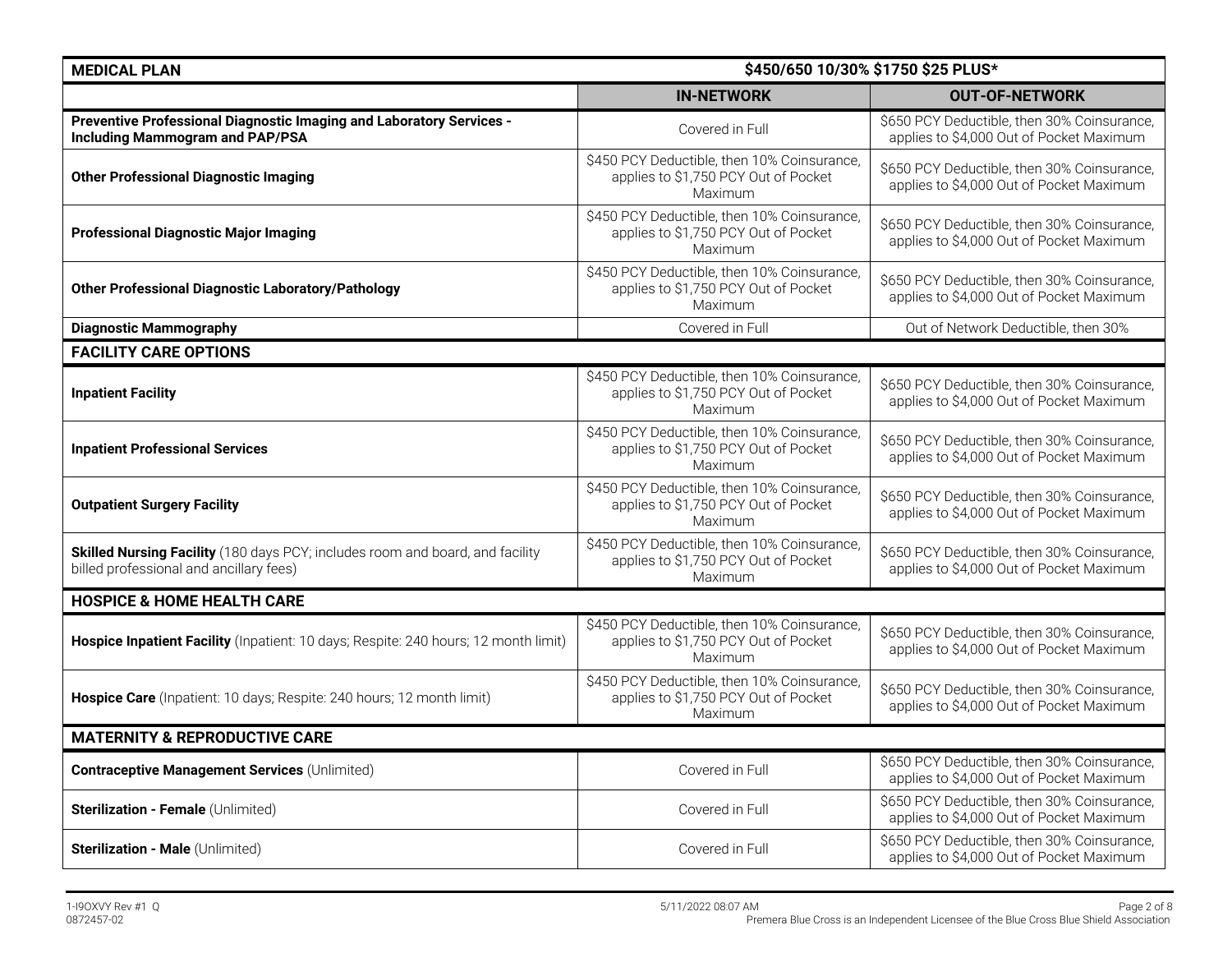| <b>MEDICAL PLAN</b>                                                                                                                         | \$450/650 10/30% \$1750 \$25 PLUS*                                                                                              |                                                                                                                                 |
|---------------------------------------------------------------------------------------------------------------------------------------------|---------------------------------------------------------------------------------------------------------------------------------|---------------------------------------------------------------------------------------------------------------------------------|
|                                                                                                                                             | <b>IN-NETWORK</b>                                                                                                               | <b>OUT-OF-NETWORK</b>                                                                                                           |
| PREMERA DESIGNATED CENTERS OF EXCELLENCE                                                                                                    |                                                                                                                                 |                                                                                                                                 |
| Centers of Excellence Packaged Services (Opting Out: No Eligible Services)                                                                  | Covered as any other service                                                                                                    | Covered as any other service                                                                                                    |
| <b>Centers of Excellence for Radiology</b> (Member Outreach Excluded)                                                                       | Covered as any other service                                                                                                    | Covered as any other service                                                                                                    |
| <b>EMERGENCY CARE AND TRANSPORTATION OPTION</b>                                                                                             |                                                                                                                                 |                                                                                                                                 |
| Emergency Care (If applicable, waive copay if admitted to inpatient facility)                                                               | \$150 Copay then \$450 PCY Deductible and<br>10% Coinsurance; all cost shares apply to<br>the \$1,750 PCY Out of Pocket Maximum | \$150 Copay then \$450 PCY Deductible and<br>10% Coinsurance; all cost shares apply to the<br>\$1,750 PCY Out of Pocket Maximum |
| <b>Emergency Room Physician</b>                                                                                                             | \$450 PCY Deductible, then 10% Coinsurance,<br>applies to \$1,750 PCY Out of Pocket<br>Maximum                                  | \$450 PCY Deductible, then 10% Coinsurance,<br>applies to \$1,750 PCY Out of Pocket<br>Maximum                                  |
| <b>Urgent Care Center</b>                                                                                                                   | \$25 Copay, applies to the \$1,750 PCY Out of<br>Pocket Maximum                                                                 | \$650 PCY Deductible, then 30% Coinsurance,<br>applies to \$4,000 Out of Pocket Maximum                                         |
| <b>Ambulance Transportation (Unlimited)</b>                                                                                                 | \$450 PCY Deductible, then 10% Coinsurance<br>applies to \$1,750 PCY Out of Pocket<br>Maximum                                   | \$450 PCY Deductible, then 10% Coinsurance,<br>applies to \$1,750 PCY Out of Pocket<br>Maximum                                  |
| <b>ALTERNATIVE CARE</b>                                                                                                                     |                                                                                                                                 |                                                                                                                                 |
| Manipulations (Spinal and other), Acupuncture, and Massage Therapy<br>(60 visits PCY combined limit for outpatient services)                | \$25 Copay, applies to the \$1,750 PCY Out of<br>Pocket Maximum                                                                 | \$650 PCY Deductible, then 30% Coinsurance,<br>applies to \$4,000 Out of Pocket Maximum                                         |
| <b>CHEMICAL DEPENDENCY &amp; MENTAL HEALTH</b>                                                                                              |                                                                                                                                 |                                                                                                                                 |
| <b>Chemical Dependency Inpatient Facility Care (Unlimited)</b>                                                                              | \$450 PCY Deductible, then 10% Coinsurance,<br>applies to \$1,750 PCY Out of Pocket<br>Maximum                                  | \$650 PCY Deductible, then 30% Coinsurance,<br>applies to \$4,000 Out of Pocket Maximum                                         |
| <b>Chemical Dependency Outpatient Professional Care (Unlimited)</b>                                                                         | \$25 Copay, applies to the \$1,750 PCY Out of<br>Pocket Maximum                                                                 | \$650 PCY Deductible, then 30% Coinsurance,<br>applies to \$4,000 Out of Pocket Maximum                                         |
| Mental Health Inpatient Facility Care (Unlimited)                                                                                           | \$450 PCY Deductible, then 10% Coinsurance,<br>applies to \$1,750 PCY Out of Pocket<br>Maximum                                  | \$650 PCY Deductible, then 30% Coinsurance,<br>applies to \$4,000 Out of Pocket Maximum                                         |
| Mental Health Outpatient Professional Care (Unlimited)                                                                                      | \$25 Copay, applies to the \$1,750 PCY Out of<br>Pocket Maximum                                                                 | \$650 PCY Deductible, then 30% Coinsurance,<br>applies to \$4,000 Out of Pocket Maximum                                         |
| <b>REHABILITATION &amp; NEURO</b>                                                                                                           |                                                                                                                                 |                                                                                                                                 |
| Rehab Inpatient Facility (60 days PCY combined limit for inpatient services)                                                                | \$450 PCY Deductible, then 10% Coinsurance,<br>applies to \$1,750 PCY Out of Pocket<br>Maximum                                  | \$650 PCY Deductible, then 30% Coinsurance,<br>applies to \$4,000 Out of Pocket Maximum                                         |
| Rehab Outpatient Care, Including Physical, Occupational, Speech, and Chronic<br>Pain (60 visits PCY combined limit for outpatient services) | \$25 Copay, applies to the \$1,750 PCY Out of<br>Pocket Maximum                                                                 | \$650 PCY Deductible, then 30% Coinsurance,<br>applies to \$4,000 Out of Pocket Maximum                                         |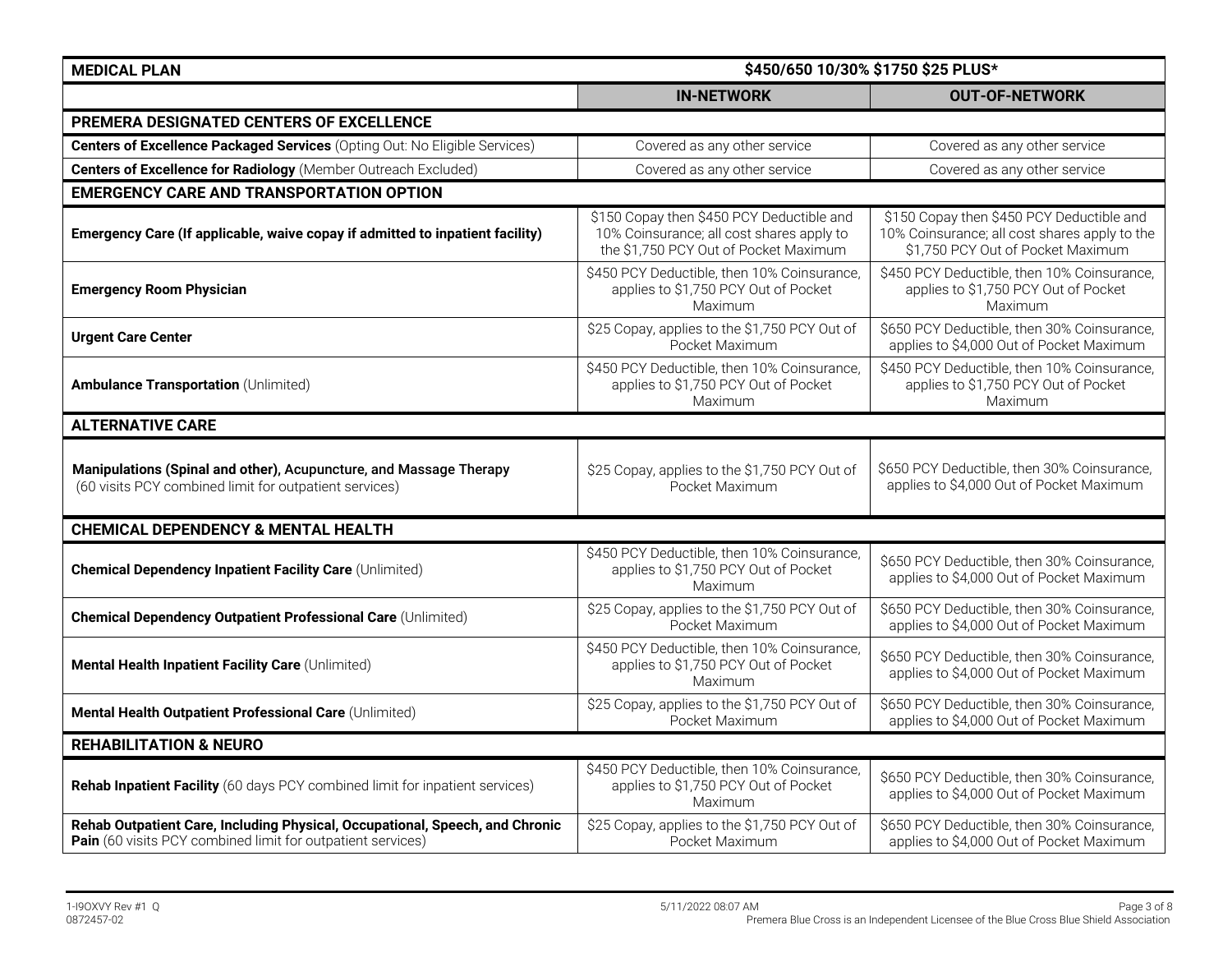| <b>MEDICAL PLAN</b>                                                                                                                                            | \$450/650 10/30% \$1750 \$25 PLUS*                                                                        |                                                                                         |
|----------------------------------------------------------------------------------------------------------------------------------------------------------------|-----------------------------------------------------------------------------------------------------------|-----------------------------------------------------------------------------------------|
|                                                                                                                                                                | <b>IN-NETWORK</b>                                                                                         | <b>OUT-OF-NETWORK</b>                                                                   |
| Rehab Outpatient Care Chronic Conditions, Including Cardiac, Pulmonary<br><b>Rehab, and Cancer</b>                                                             | \$25 Copay, applies to the \$1,750 PCY Out of<br>Pocket Maximum                                           | \$650 PCY Deductible, then 30% Coinsurance,<br>applies to \$4,000 Out of Pocket Maximum |
| <b>OTHER SERVICES</b>                                                                                                                                          |                                                                                                           |                                                                                         |
| <b>Allergy/Therapeutic Injections</b>                                                                                                                          | \$450 PCY Deductible, then 10% Coinsurance,<br>applies to \$1,750 PCY Out of Pocket<br>Maximum            | \$650 PCY Deductible, then 30% Coinsurance,<br>applies to \$4,000 Out of Pocket Maximum |
| Medical Supplies, Equipment, Prosthetics (Unlimited)                                                                                                           | \$450 PCY Deductible, then 10% Coinsurance,<br>applies to \$1,750 PCY Out of Pocket<br>Maximum            | \$650 PCY Deductible, then 30% Coinsurance,<br>applies to \$4,000 Out of Pocket Maximum |
| Transplants (Unlimited up to member annual max; unlimited donor &<br>travel/lodging; INN: Covered as any other svrc)                                           | Unlimited up to member annual max;<br>unlimited donor & travel/lodging; INN:<br>Covered as any other svrc | Not Covered                                                                             |
| <b>SUPPLEMENTAL BENEFITS</b>                                                                                                                                   |                                                                                                           |                                                                                         |
| <b>Routine Vision Exam (1 PCY)</b>                                                                                                                             | \$25 Copay                                                                                                | \$650 PCY Deductible, then 30% Coinsurance,<br>applies to \$4,000 Out of Pocket Maximum |
| Vision Hardware (\$150 PCY)                                                                                                                                    | Covered in Full                                                                                           | Covered in Full                                                                         |
| Pediatric Vision Exam (1 PCY Under age 19)                                                                                                                     | \$25 Copay, applies to the \$1,750 PCY Out of<br>Pocket Maximum                                           | \$25 Copay, applies to the \$1,750 PCY Out of<br>Pocket Maximum                         |
| Pediatric Vision Hardware (Under age 19: One pair of glasses PCY (frames &<br>lenses). 12 month supply of contacts PCY, in lieu of glasses (frames & lenses).) | Covered in Full                                                                                           | Covered in Full                                                                         |
| <b>Routine Hearing Exam (1 PCY)</b>                                                                                                                            | \$25 Copay                                                                                                | \$650 PCY Deductible, then 30% Coinsurance,<br>applies to \$4,000 Out of Pocket Maximum |
| <b>ANNUAL PLAN MAXIMUM</b>                                                                                                                                     |                                                                                                           |                                                                                         |
| <b>Annual Plan Maximum</b>                                                                                                                                     | Unlimited                                                                                                 | Unlimited                                                                               |

\*This plan is self-funded by Fred Hutchinson Cancer Center, which means that this group is financially responsible for the payment of plan benefits. The group has contracted with Premera Blue Cross, an independent Licensee of the Blue Cross Blue Shield Association, to perform administrative duties, including the processing of claims, under the plan. Premera Blue Cross does not insure the benefits of this plan.

Prior Authorization is required for many services to be covered. For more information please refer to your benefit booklet.

PCY = Per Calendar Year. Balance billing may apply if a provider is not contracted with Premera Blue Cross. Members are responsible for amounts in excess of the allowable charge.

This is not a complete explanation of covered services, exclusions, limitations, reductions or the terms under which the program may be continued in force. This benefit *highlight is not a contract. For full coverage provisions, including a description of waiting periods, limitations and exclusions please contact Customer Service.*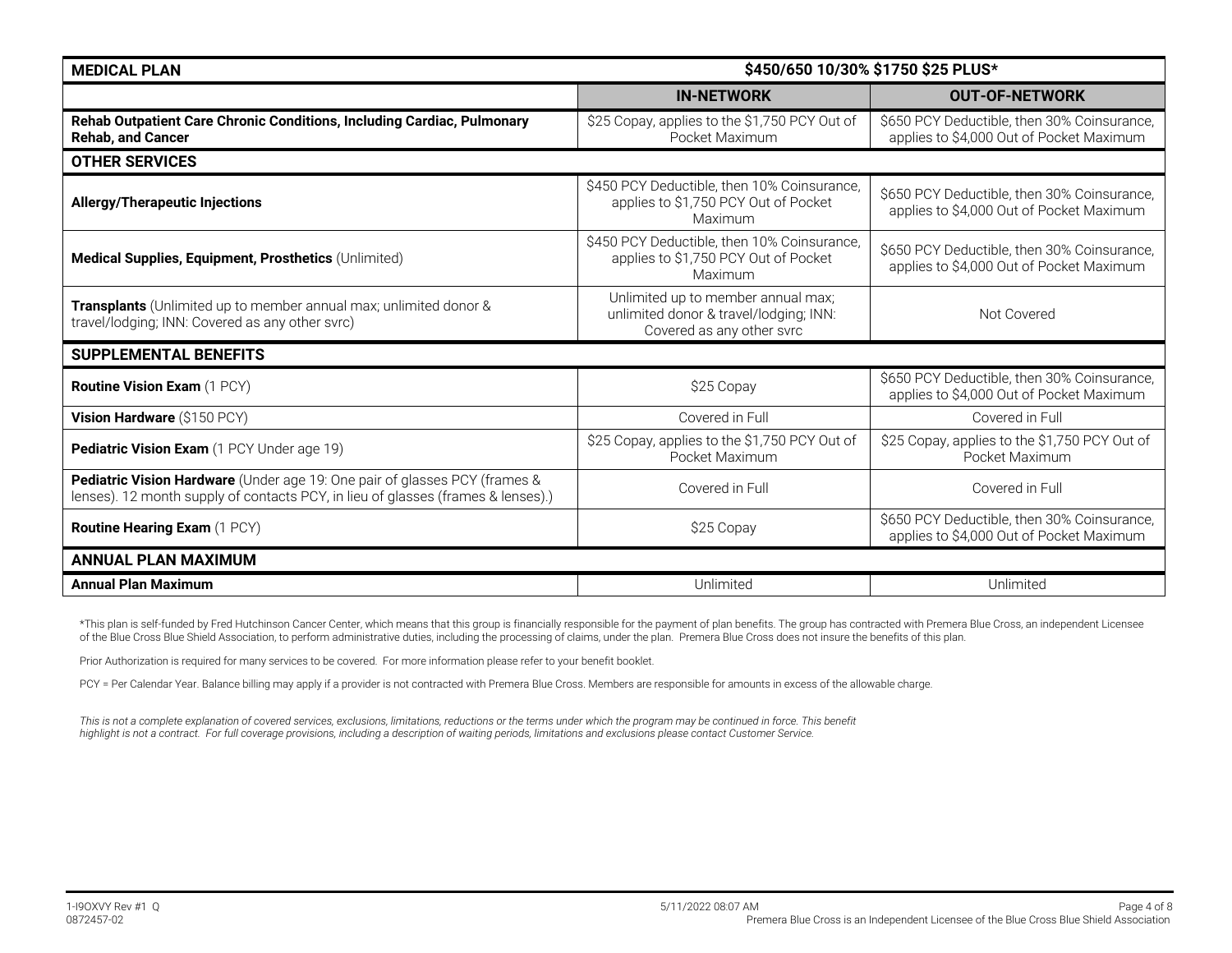# Highlights of your Health Care Coverage

Fred Hutchinson Cancer Center Group Number: 9000090 / 9000091 Effective Date: 07/01/2022

Below is a brief overview of your Pharmacy Benefits. For more information on your benefits, please refer to your benefit booklets. To find out what tiers apply to a specific medication, refer to our Preferred Drug List in your Pharmacy Packet or at www.premera.com

| <b>PHARMACY PLAN</b>                                 | RETAIL \$10/\$30/\$50/30% MAIL \$20/\$60/\$50/\$30%*                                                                                                           |  |  |
|------------------------------------------------------|----------------------------------------------------------------------------------------------------------------------------------------------------------------|--|--|
| <b>PRESCRIPTION DRUGS</b>                            |                                                                                                                                                                |  |  |
| <b>Drug List</b>                                     | <b>E4 Essentials Formulary</b><br>Tier $1 =$ preferred generic<br>Tier 2 = preferred brand<br>Tier 3 = preferred specialty<br>Tier 4 = non-preferred all drugs |  |  |
| <b>Retail Cost Shares</b>                            | \$10/\$30/\$50/30%                                                                                                                                             |  |  |
| <b>Mail Cost Shares</b>                              | \$20/\$60/\$50/30%                                                                                                                                             |  |  |
| <b>Day Supply</b>                                    | Retail: 30 Days; Mail: 90 Days; Specialty: 30 Days                                                                                                             |  |  |
| <b>Individual Deductible PCY</b>                     | \$0                                                                                                                                                            |  |  |
| <b>Family Deductible PCY</b>                         | No Family Deductible                                                                                                                                           |  |  |
| Out of Network (Non-participating retail pharmacies) | Cost Share, then 40% (to allowable)                                                                                                                            |  |  |
| <b>Out of Pocket Maximum</b>                         | Applies to the medical out of pocket maximum                                                                                                                   |  |  |
| <b>Annual Benefit Maximum</b>                        | Unlimited                                                                                                                                                      |  |  |

\*This plan is self-funded by Fred Hutchinson Cancer Center, which means that this group is financially responsible for the payment of plan benefits. The group has contracted with Premera Blue Cross, an independent Licensee of the Blue Cross Blue Shield Association, to perform administrative duties, including the processing of claims, under the plan. Premera Blue Cross does not insure the benefits of this plan.

Prior Authorization is required for many services to be covered. For more information please refer to your benefit booklet.

PCY = Per Calendar Year. Balance billing may apply if a provider is not contracted with Premera Blue Cross. Members are responsible for amounts in excess of the allowable charge.

This is not a complete explanation of covered services, exclusions, limitations, reductions or the terms under which the program may be continued in force. This benefit *highlight is not a contract. For full coverage provisions, including a description of waiting periods, limitations and exclusions please contact Customer Service.*